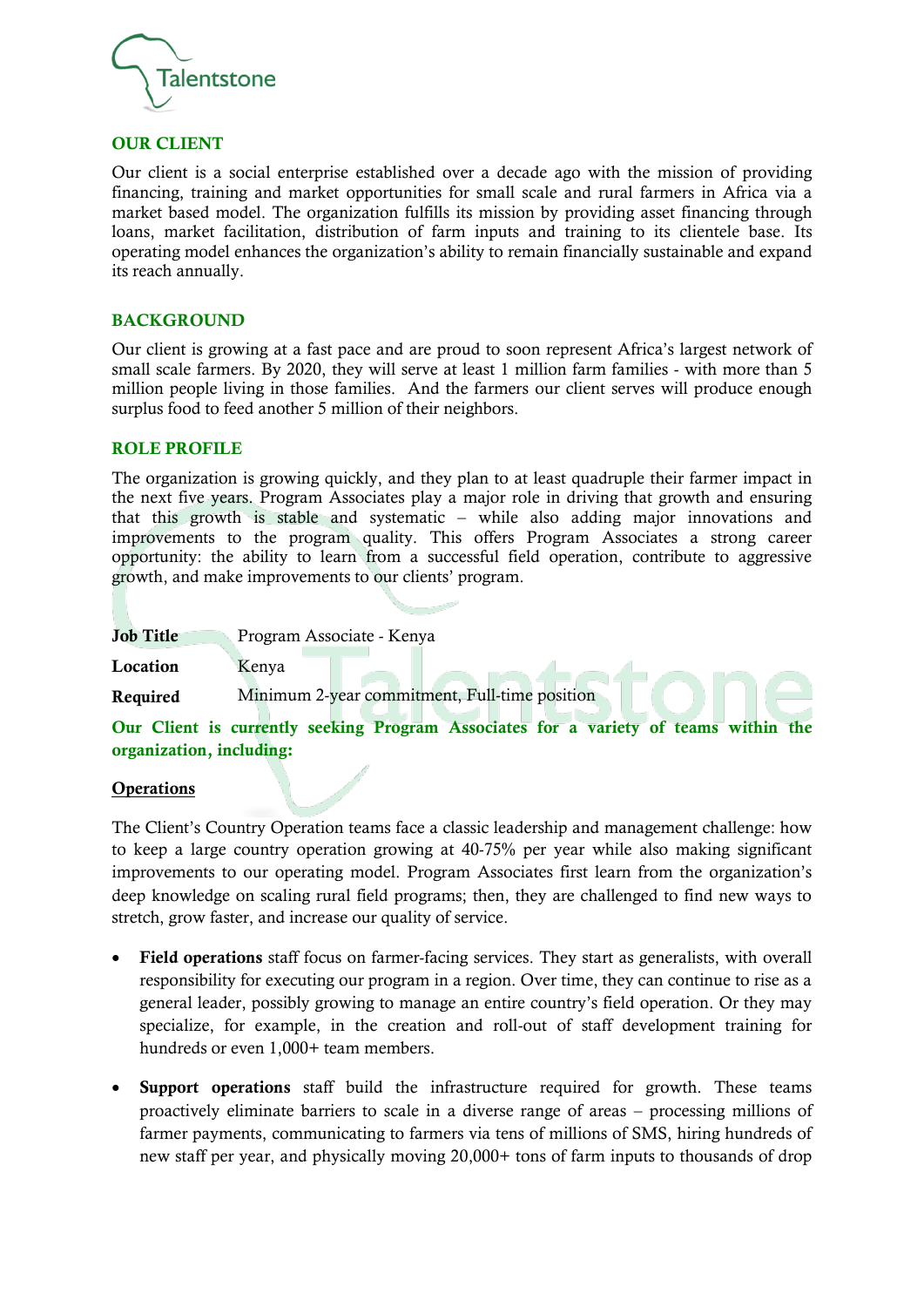

sites. Program Associates also make steady improvements to accelerate growth – for example, setting up mobile money integration for a country.

### Innovation

The Client's Country Innovation teams discover new ideas for their programs and conduct dozens of trials to test these ideas. As an organization, they constantly seek to learn and improve, and the Innovations teams lead the way.

- Product Innovations staff improve the core agricultural products or run new experiments in energy and health products. The ideas they discover may eventually scale to hundreds of thousands of households. Product Innovations staff design trials, execute trials together with thousands of farmers, synthesize trial data, and make constant revisions to the product offering. For example, the Product Innovations team is currently testing delivery of live chickens and preparing the product for full-scale rollout. Our client is also increasingly delving into energy and health, and are currently one of the largest sellers of solar lights in Sub-Saharan Africa.
- Scale Innovations staff seek to improve the core operating model. By running trials with tens of thousands of farmers, they analyse targeted questions such as: does moving from a group liability loan to an individual liability loan improve repayment and customer satisfaction? Or they might investigate more radical ideas, such as setting up physical shops to see if there are more efficient ways to deliver high-quality service to farmers. They try variations on the program with the goal of improving our clients' scalability, impact, and financial sustainability.

# RESPONSIBILITIES

On a day-to-day basis, nearly all roles involve a mix of activities:

- Understanding and solving problems: observing field operations, meeting with leaders of our clients' field staff, running surveys, conducting desk research, analyzing KPIs, etc. Then creating simple and lasting solutions to complex problems.
- Planning and executing large projects: identifying clear goals, creating project calendars, designing workflows, creating field tools and talking points, designing incentive systems and understanding stakeholders, following up and monitoring project execution in the field, etc.
- Building teams: hiring staff using the organization's unique "experiential hiring" system, mentoring key deputies, and steadily handing off responsibility to your team as you build it.
- Communicating with other teams: working in coordination with our clients' other teams on the ground to execute a smooth customer experience in the simplest way possible.

The organization has deep operational experience running rural field programs at a scale of 1,000+ full-time staff per country. Program Associates benefit from this experience, quickly building their skill-set through immersion in the operating environment. At the same time, the main role of Program Associates is to accelerate growth and to constantly stretch and improve our clients' operations. This presents an excellent career opportunity to both learn from our